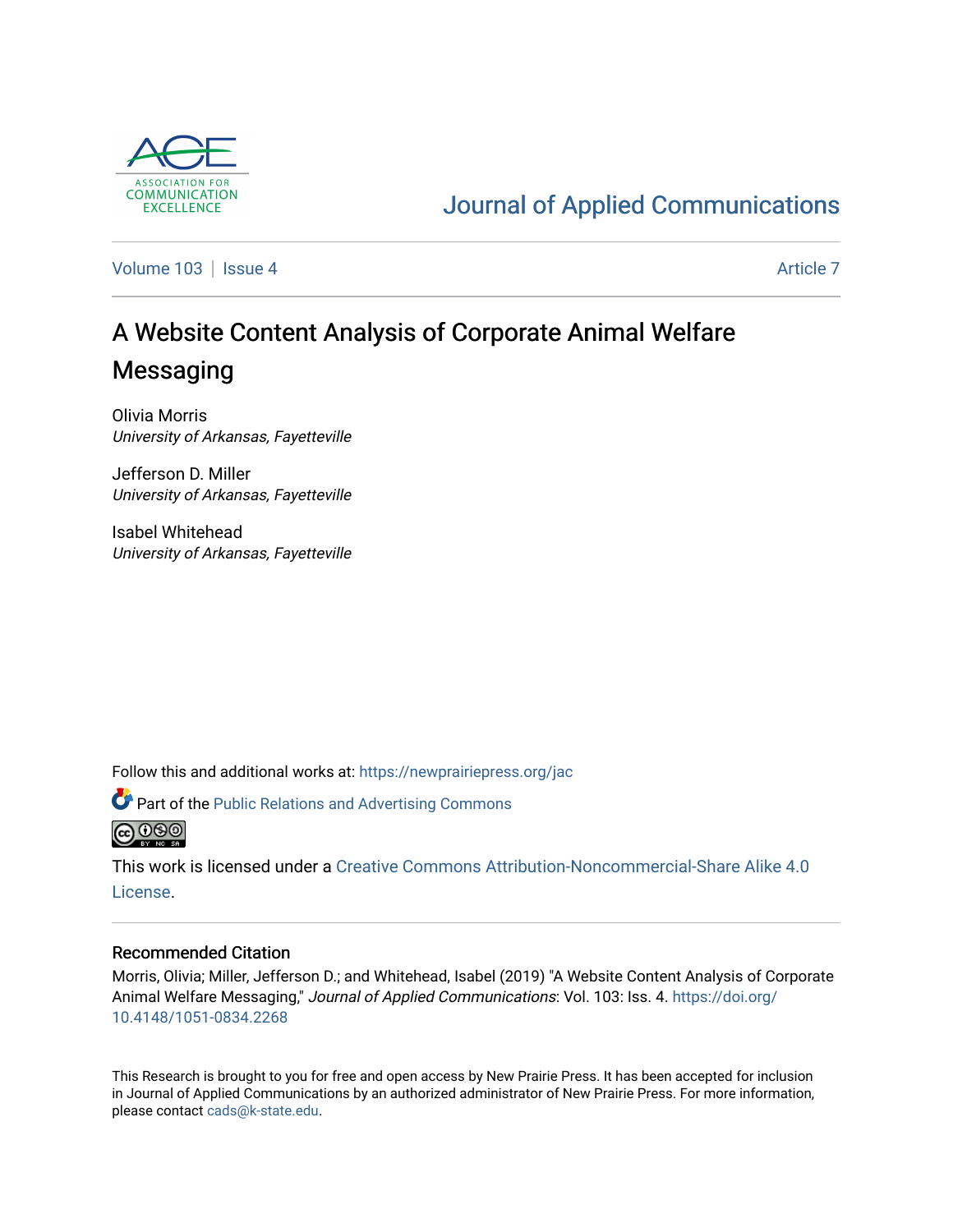# A Website Content Analysis of Corporate Animal Welfare Messaging

# **Abstract**

The purpose of this study was to identify and describe the nature of corporate positions on animal welfare available on the websites of five meat producing companies in the U.S. The results of the content analysis illustrated that there were common topics among the dialogs the companies were willing to open related to their animal welfare positions. The companies typically took a general approach to animal welfare topics, commonly focusing on their corporate *policy* and their *commitment to animal welfare*. While each company focused on a unique combination of topics, companies commonly avoided mentioning more specific and possibly controversial topics and instead chose to focus on big-picture topics such as a commitment to sound animal welfarepractices. Each company used a particular set of frames to couch individual animal welfare messages for consumers. The most common frame led was that the company is an *industry leader in animal welfare*. Eighteen thematic terms related to livestock production and handling emerged through the content analysis. Of those, animal handling and humane were clearly the most commonly used terms. Future research should include matching these content analysis results with the existing communication strategies of each company, conducting more content analyses on animal protein companies' other media outlets, as well as further exploring the presence of frames, topics, and terminology in news coverage in comparison to the online messages of animal protein companies.

# Keywords

Content analysis, animal welfare, protein industry

# Cover Page Footnote/Acknowledgements

This work was supported, at least in part, by the USDA National Institute of Food and Agriculture, Hatch project AR02425. This research was the result of Olivia Morris's master's thesis project at the University of Arkansas.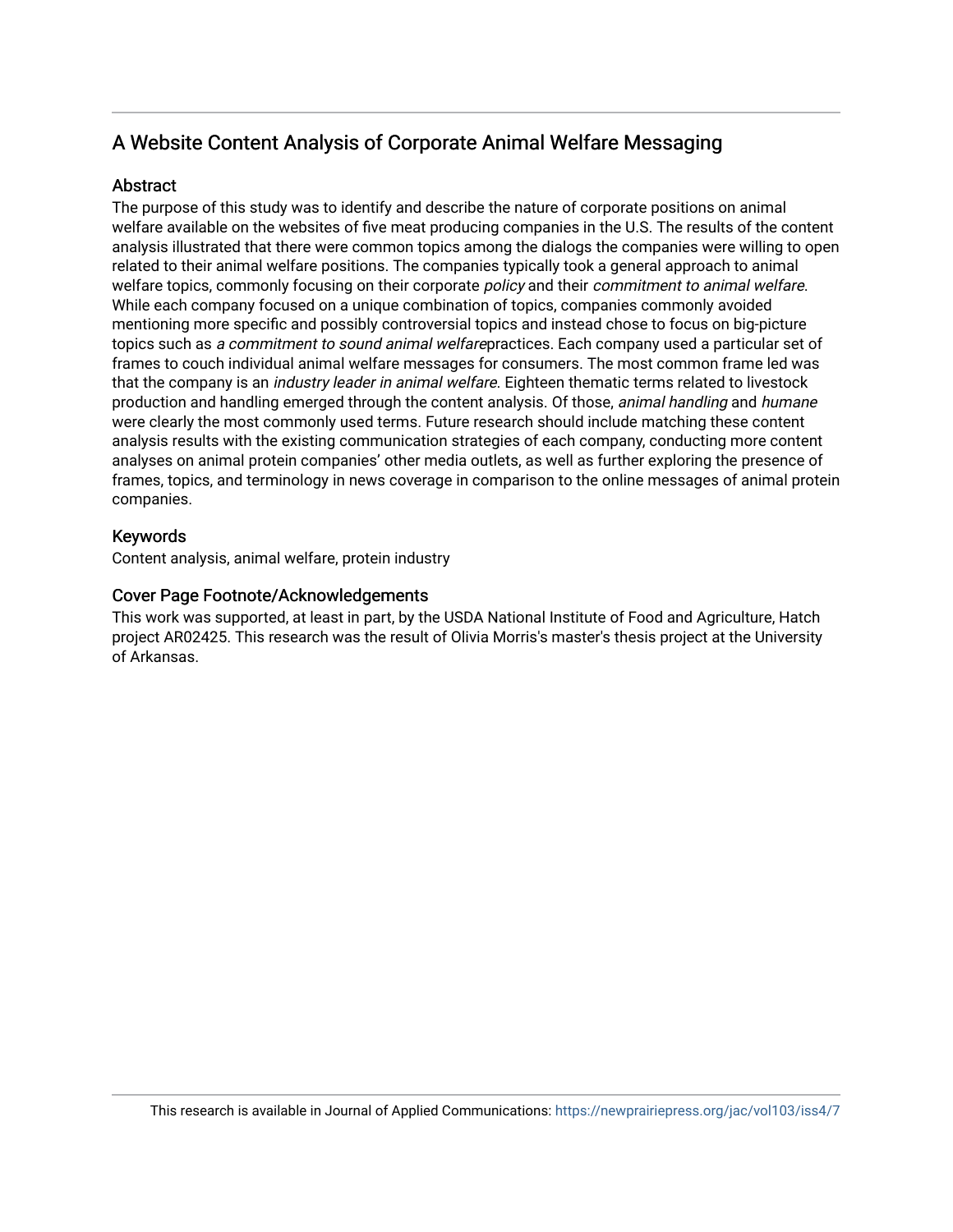#### **Introduction**

Most consumers shape opinions and concerns about animal welfare with little or no direct knowledge of, or experience with, animal production practices (American Humane Association, 2013). As technologies have advanced in both animal production practices and public communications practices, information on how livestock are typically raised and processed into protein foods has become available to consumers on a multitude of media platforms. However, in terms of consumers' understanding of animal production and processing practices, more than half of consumers recently surveyed reported not having a solid source of information regarding animal welfare (McKendree, Croney, & Windmar, 2014).

The improvement of animal welfare is a shared responsibility and challenge for many industry professionals within the protein supply chain (Verbeke, 2009). One common way for animal protein companies to reach their consumers directly with messaging about their animal welfare practices is through providing information on their corporate websites. While the volume of online content and the reach of web-based activities continue to grow rapidly, the web, for most corporations, remains a mainstay tool to build relationships and communicate with consumers (Goodwin, Chiarelli, & Irani, 2011; Kim & Rader, 2010; Symonenko, 2007). Animal agriculture often points the finger at media outlets for miscommunication of key animal welfare issues; however, it is also the responsibility of animal protein companies to provide an outlet, such as a website, for consumers that contains accurate, transparent animal welfare facts (Croney, Apley, Capper, Mench, & Priest, 2012).

Animal welfare is an increasingly sensitive subject among consumers (McKendree, Croney, & Windmar, 2014). For most businesses, including those in the protein industry, persuasion strategies are critical in order to form and communicate socially acceptable standards of practice (Abrams & Meyers, 2012; Coombs, 1998). One persuasion technique is the use of message framing in corporate communication efforts, such as website content. Framing involves selecting aspects of a situation and making them more prominent to audiences by communicating content that performs four main functions: defining problems, diagnosing causes, making moral judgments, and/or suggesting remedies (Entman, 1993).

#### **Research Problem and Need for the Study**

The protein industry faces the challenge of improving its public communications about animal welfare via websites (Croney et al., 2012), yet more research on how best to communicate about animal welfare on corporate websites is needed. It stands to reason that an analysis of current corporate messaging will provide a more accurate public understanding of how protein companies view animal welfare issues and how they address animal welfare in practice.

#### **Purpose of the Study: Describing Corporate Animal Welfare Messaging**

The purpose of this study was to identify and describe the content related to animal welfare available on the websites of the top five meat-producing companies in the U.S.

#### **Objectives**

- 1. Identify common topics in each protein company's web-based messaging related to animal welfare.
- 2. Identify the persuasive frames used by each protein company to communicate about animal welfare related issues or practices.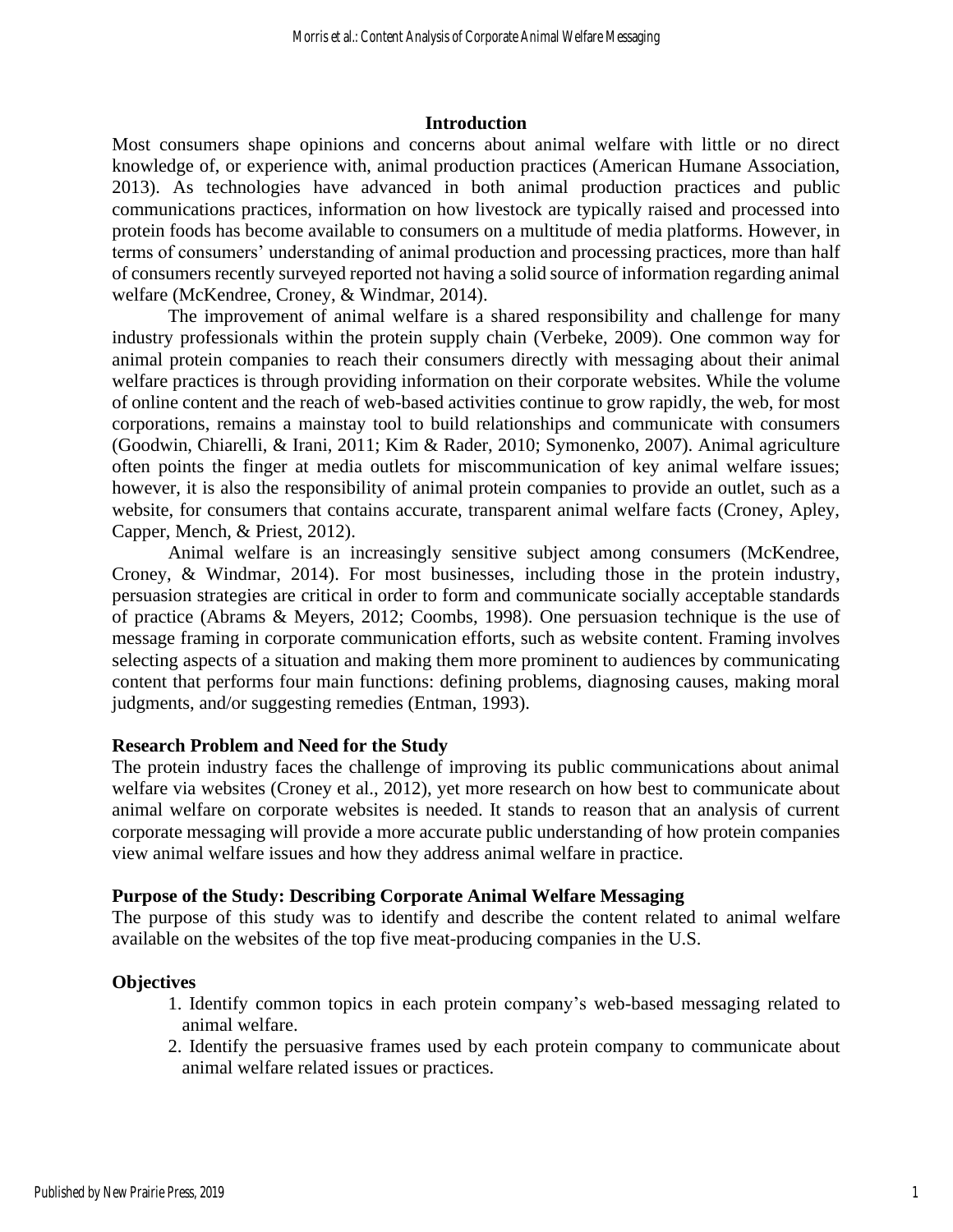3. Identify key terminology related to protein companies' production and processing practices.

# **Review of Literature**

As corporate public relations strategies focused on social responsibility have become common approaches to building favorable relationships in industry (Kim & Rader, 2010), numerous communications researchers have examined the concept of message framing in the specifically in the food industry. Social responsibility can be defined as a form of private self-regulation by practiced by organizations to mitigate industrial harms and provide good deeds for the public and their environments (Sheehy, 2015). The literature suggests framing can impact how media consumers understand and perceive various topics (Provencher, 2016). Controversial topics such as animal welfare, may spur consumers to form strong opinions, but those consumers' opinions may not be based on accurate information and may in fact contradict with their own preferences for meat quality (Font-i-Furnols & Guerrero, 2014). Their ability to form solid opinions is further confounded by their individual sense of ethics and perceptions of animals as mindful beings (Knight, Vrij, Cherryman, & Nunkoosing, 2004). It has become more important for agricultural communicators and food companies to develop accurate messaging about animal production practices (Kubitz, Telg, Irani, and Roberts, 2013) and to emphasize the industry's efforts to be socially responsible (Kim & Rader, 2010).

# **Framing in Public Relations**

A key persuasive technique in public relations and media is the development of message frames (Perloff, 2008). Message frames employed in public relations to indicate to audiences what content is most relevant. Frames define the roles of the key players involved and highlight key beliefs, actions, and values. They also guide strategic choices related to the language used to discuss the topic, and they help keep outward communications focused on the values and goals of the communicating organization (Hertog & McLeod, 2001). The framing paradigm is frequently used in communications research for analyzing public communication messages (Rendahl, 1995). In the case of public relations, literature suggests that taking a strategic approach to message framing is useful for organizations that must communicate with audiences about potentially divisive issues.

Hallanah (1999) explained that public relations professionals have been referred to pejoratively as "imagemakers" and "spin doctors"—labels that only partially portray their role in constructing social reality. However, framing is much more than simply articulating an issue with a positive "spin" through an appeal to emotion. Successful, professional, ethical framing involves a logical approach. Pan and Kosicki (1993) suggested framing can be found in a series of structures within the message. These include three types of structures. Syntactical structures are stable patterns of arranging words and phrases in text scripts and the orderly sequencing of events in a text in a predictable or expected pattern. Thematic structures are propositions or hypotheses that explain how the elements in a text are related; they typically include words that indicate cause or result, such as *because*, *since*, and *so*. Metaphoric structures include text that subtly recommends how readers should interpret the text (Hallanah, 1999).

The theory of framing in public relations is closely connected with the journalistic theory of framing (Lewin, 1947), which affects public issue *agenda setting* (Goffman, 1974). The interaction of these theoretical pieces of the mass communications process suggests the necessity to understand the intentional constructions (or framing) of information from a public relations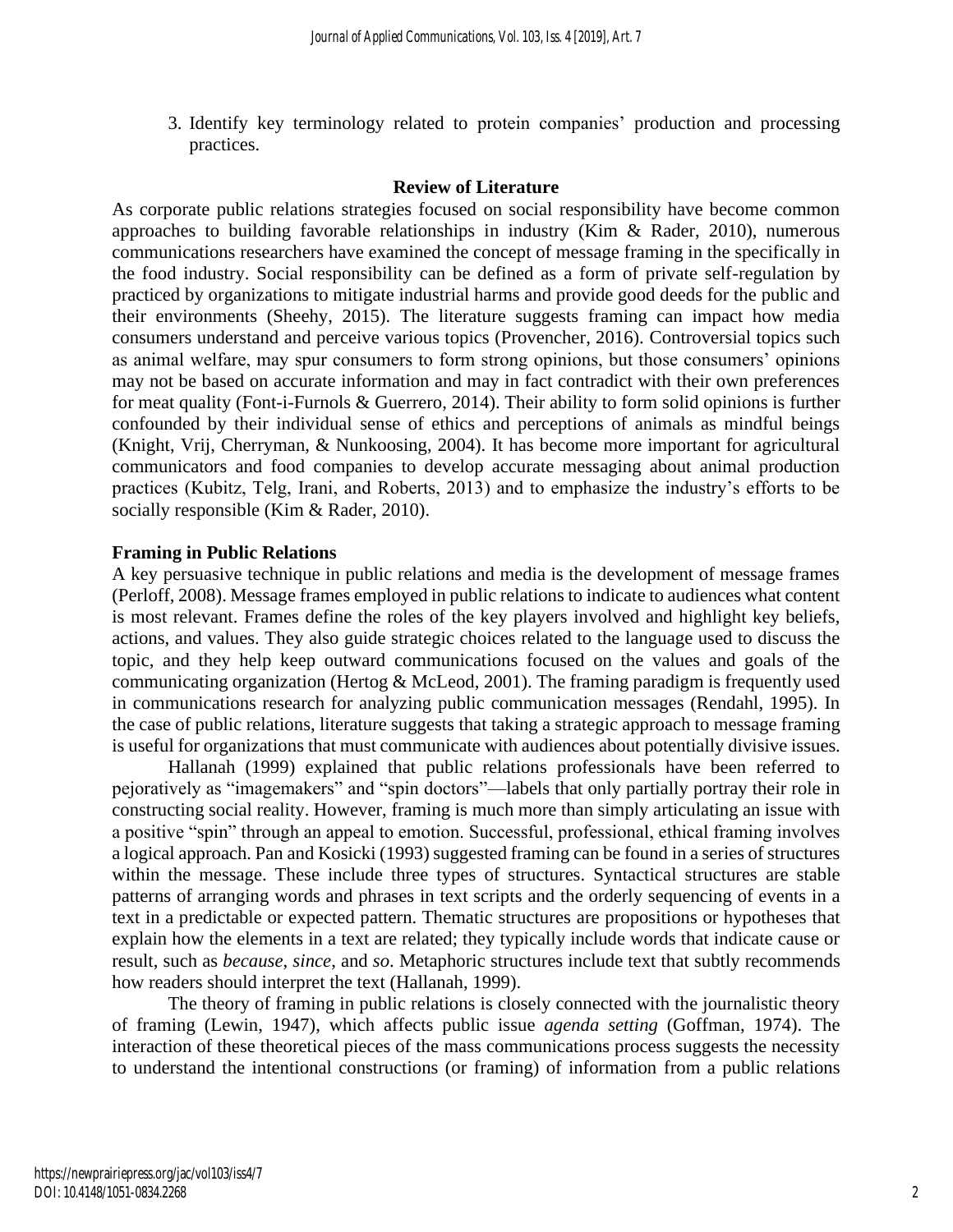perspective because they directly affect how journalists, and, therefore, the public understand public issues, such as animal welfare.

#### **Public Perceptions of Animal Welfare**

Font-i-Furnols and Guerrero (2014) explored features that could influence consumer behavior, preferences, and their perceptions of meat and meat products based on psychological, sensory, and marketing factors. The researchers synthesized previous literature on psychological belief formation, suggesting that beliefs based on previous information or experiences in addition to personal characteristics may impact consumer attitudes, buying preferences, and intentions despite the information being accurate, inaccurate, correct, or incorrect. While consumers may express concern about issues such as animal welfare and believe that measures to ensure animal welfare should be implemented by producers, they may not consider these issues when purchasing and meat products (Guerrero, Claret, Rodriguez, Hernandez & Dalmau, 2013). Font-i-Furnols and Guerrero (2014) commented:

The meat industry currently faces the challenge of providing more and clearer information that stimulates consumption by asserting environmental sustainability and animal welfare and providing more convenient and healthy options while recognizing the new and changing role that meat and meat products have in our lives. (p. 363)

As the protein industry faces increased pressure to maintain a transparent production system, public perceptions of animal agriculture practices have often driven the direction of the industry. These public perceptions of animal production and processing methods are formed based on the information the public receives about animal welfare, no matter the source. McKendree et al. (2014) found the individuals most concerned with animal welfare were young females, though it was evident that consumers of many demographics were not plugged into a reliable source of information on the subject. More than half the respondents (56%) did not have a primary source for obtaining animal welfare information. Additionally, survey participants who identified a primary source for this type of information most commonly listed animal protection organizations, including the Humane Society of the United States (HSUS), and People for the Ethical Treatment of Animals (PETA) (McKendree et al., 2014).

With so few Americans having first-hand knowledge of animal production practices, the public must rely on media sources to receive its animal production knowledge. Kubitz et al. (2013) suggested steps be taken to educate general interest journalists about global and domestic agricultural issues to improve the quality of coverage relating to agricultural topics. Kubitz, et al. (2013) maintained that agricultural communicators could "help the agricultural industry maintain a positive image and reputation with the general interest media and their audiences" (p. 92). This concept of improving communications about animal welfare with the media and consumers is prevalent in the literature (McKendree et al., 2014; Verbeke, 2009), and an underlying assumption related to these claims is that the industry could benefit from coherent messaging across all organizations engaged in the effort.

#### **Methodology**

This study was conducted using content analysis methods to identify and describe the nature of corporate positions on animal welfare available on the websites of five meat producing companies in the U.S. Content analysis has been used to analyze a variety of communications (media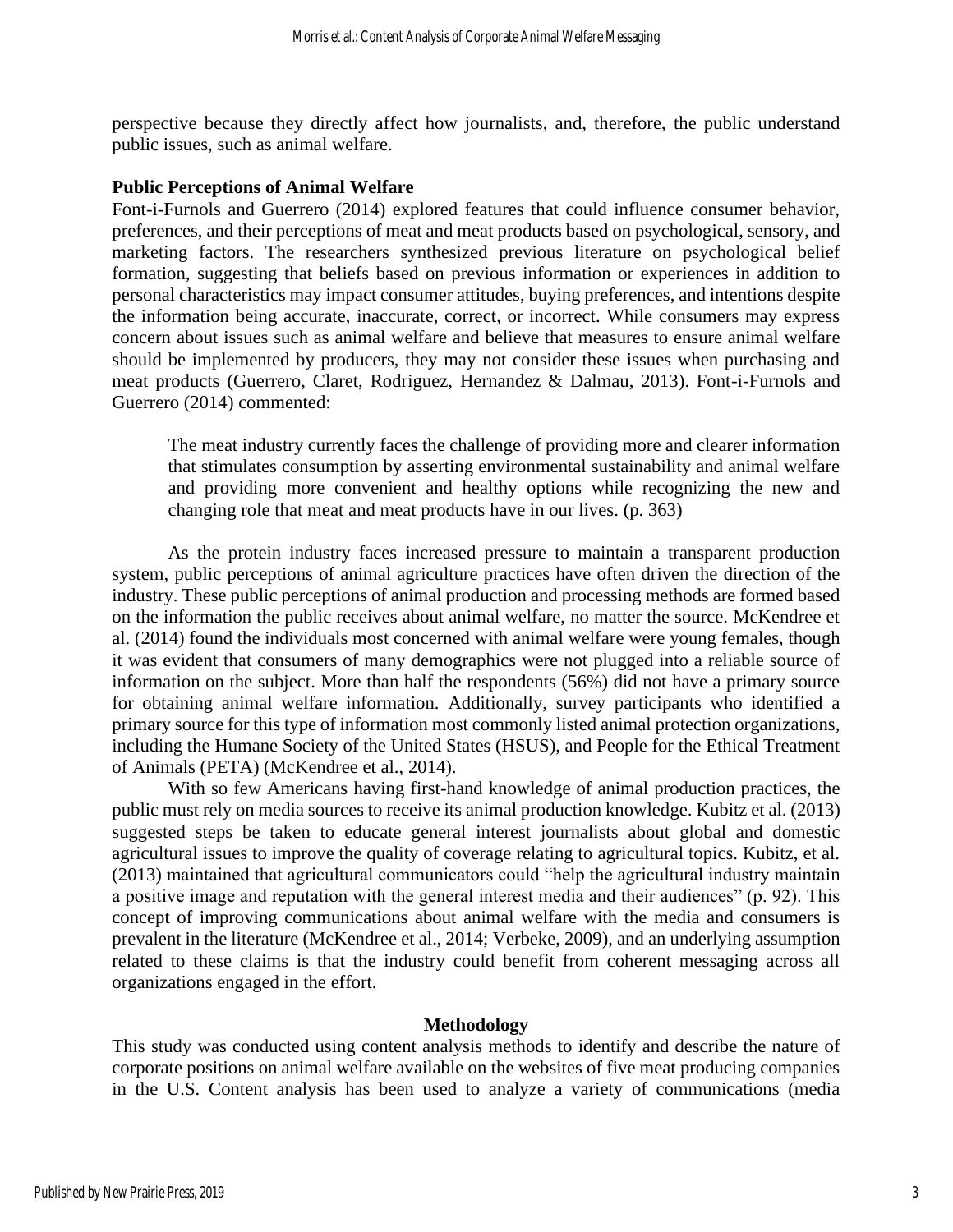coverage, television programming, historical documents, website content, etc.) to achieve a number of purposes such as describing content, testing hypotheses, exploring media image, and establishing a need for additional studies (Wimmer & Dominick, 2003). It involves a systematic reading of a body of text, images, and symbolic matter, not always from the user's or author's perspective (Krippendorff, 2012).

The five companies chosen as subjects of this research were identified as top five animal protein producing companies in the U.S. in terms of annual sales by multiple surveys and reports, including *Food Business News* (Wautrous, 2012). In no specific order, these companies were Cargill, Tyson Foods Inc., Sysco, Smithfield Foods, and JBS. These five companies are global industry leaders, and their websites were selected as objects in this study because of the companies' potential to set industry trends related to public communication about animal welfare. Each company maintained a dedicated page or pages on its website devoted to providing information about corporate positions and practices related to animal welfare. This key website content was chosen as the appropriate content to examine, as the webpages clearly represented the "hub" of each company's animal welfare-related content and obviously represented each company's corporate-wide position on animal welfare issues.

The content gathered from the Tyson Foods Inc. website came from the central *Why Animal Wellbeing is Important* page and the subsequent *Animal Wellbeing Policy and Commitment* page. Cargill's animal welfare content was gathered from the pages *Animal Welfare* and *Our Policy— Animal Welfare at Cargill and Why It Is Important.* JBS provided animal welfare website content on its *Animal Care* page. Smithfield's animal welfare website content was gathered from the *Our Commitment to Animal Care* page of the latest sustainability report. Sysco's content was gathered from both the *Animal Welfare* and *At Sysco, Animal Welfare is Human Nature* pages.

This key animal welfare-related content was collected on May 19, 2017. The applicable content was copied to a text document, which was then loaded into NVivo 11 qualitative visual data analysis software to be coded. The NVivo 11 software assisted researchers in identifying common topics, persuasive frames, and key terminology in each organization's animal welfare content. The units of analysis (as described by Krippendorf, 2012) for this study were the web page or pages clearly designated by the companies as their sources of information about animal welfare and the blocks of text within those pages.

Following a combined deductive and inductive approach (Braun & Clarke, 2012) to identify thematic topics, frames, and terminology, researchers began the analysis with a partially constructed codebook containing codes initially developed based upon animal production-related frames presented by Abrams and Meyers (2012). Abrams and Meyer's (2012) six frames were adapted from Fraser (2005) and found to be commonly used by animal welfare groups and agricultural organizations to communicate about animal agriculture. The frames included animal welfare, agribusiness owners, profit vs. animal care, food supply, healthiness, and environmental impacts (Abrams & Meyers, 2012). Also, as new topics, frames, and terms emerged, a constant comparative method was employed to validate their existence throughout the content. According to Glaser and Strauss (1967), the constant comparative method can be used during open coding to systematically break down and analyze a set of data by using the insights found in an earlier data set to inform the next iteration of data collection. As new topics, frames, and terminologies were detected, content that had already been coded was re-coded to include these new emergent components.

Two coders participated in training sessions to establish understanding of themes and to identify units of analysis. One researcher initially coded the website contents using the initial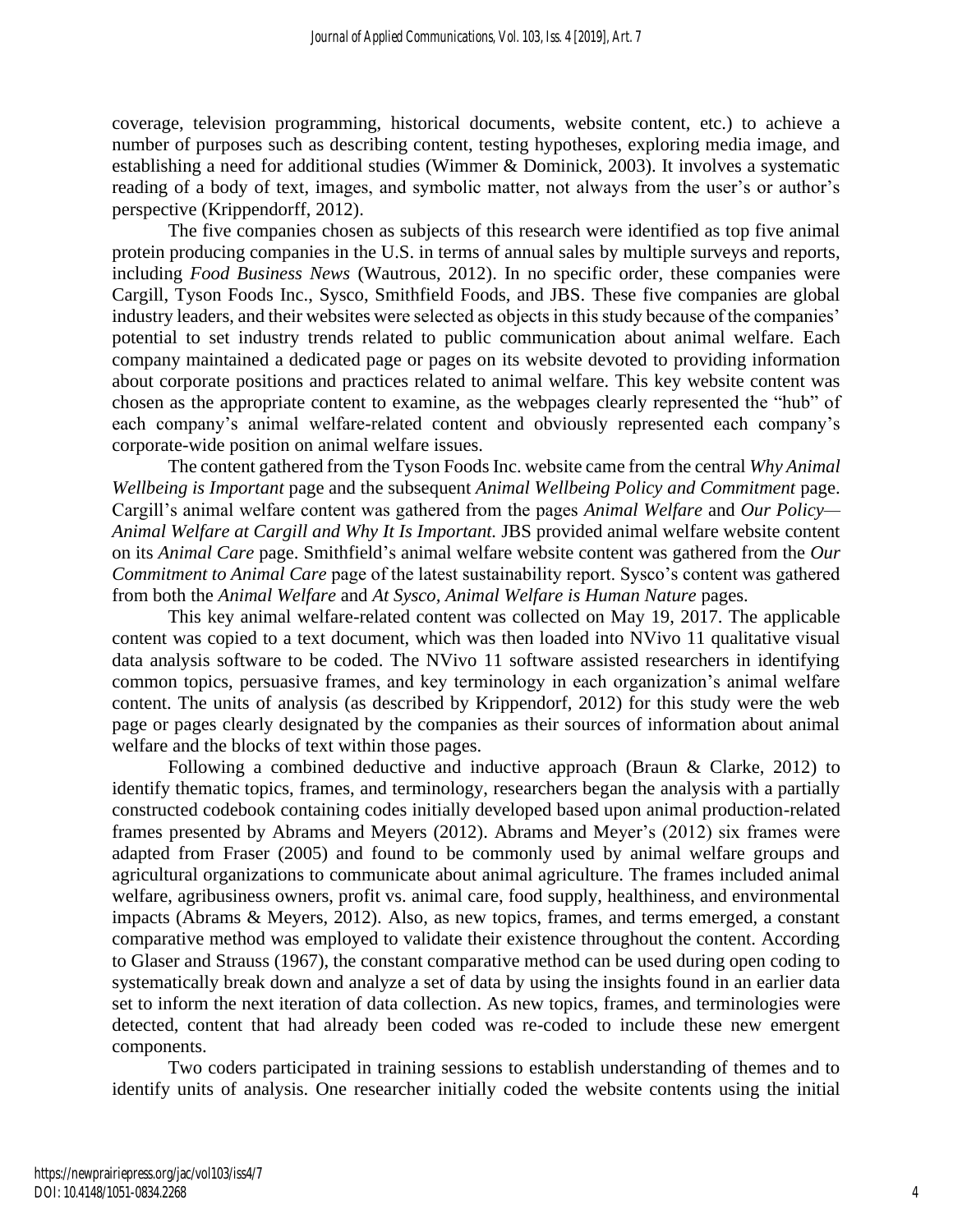codebook. After the data had been coded thoroughly once, a second coder reviewed the analysis, and dissonance in coding was then reconciled, and further coding ensued. This approach aligns with Denzin's (1978) and Patton's (1999) views on creating reliability in qualitative analyses through analyst triangulation.

#### **Findings**

The content of the five websites was initially analyzed to describe general content characteristics as well as to identify common topics, persuasive frames and key terminology related to animal welfare.

#### **General Characteristics**

Each protein company's animal welfare webpages were structured differently in comparison with each other. No particular type of organizational structures was thematic across the five companies' pages. There were no obvious similarities among the visual hierarchies and site architectures for each site. In other words, each site took its own visual and organizational approach to communicating information about animal welfare.

# **Diverse Approaches to Messaging about Animal Welfare**

Along with varying descriptive characteristics, each company chose to communicate its corporate messaging on animal welfare in unique ways. From promises of animal wellbeing to a description of animal welfare audits, each company dedicated a portion of its main animal welfare content to explaining to consumers the company's core values and goals concerning animal care. Each company's key messaging placed animal welfare at the forefront of the organization's operations, yet each company's approach was unique. Table 1 provides a brief description of the approaches each company took to portray their policies and positions.

Table 1

Company Term Used to Label Key Description Message Tyson Foods Inc. Pledge A promise to continue proactive implementation of animal welfare policies Cargill View View A description of Cargill's belief system detailing its animal welfare social responsibility

*Descriptions of Key Messages Related to Animal Welfare Policies and Rhetorical Positions*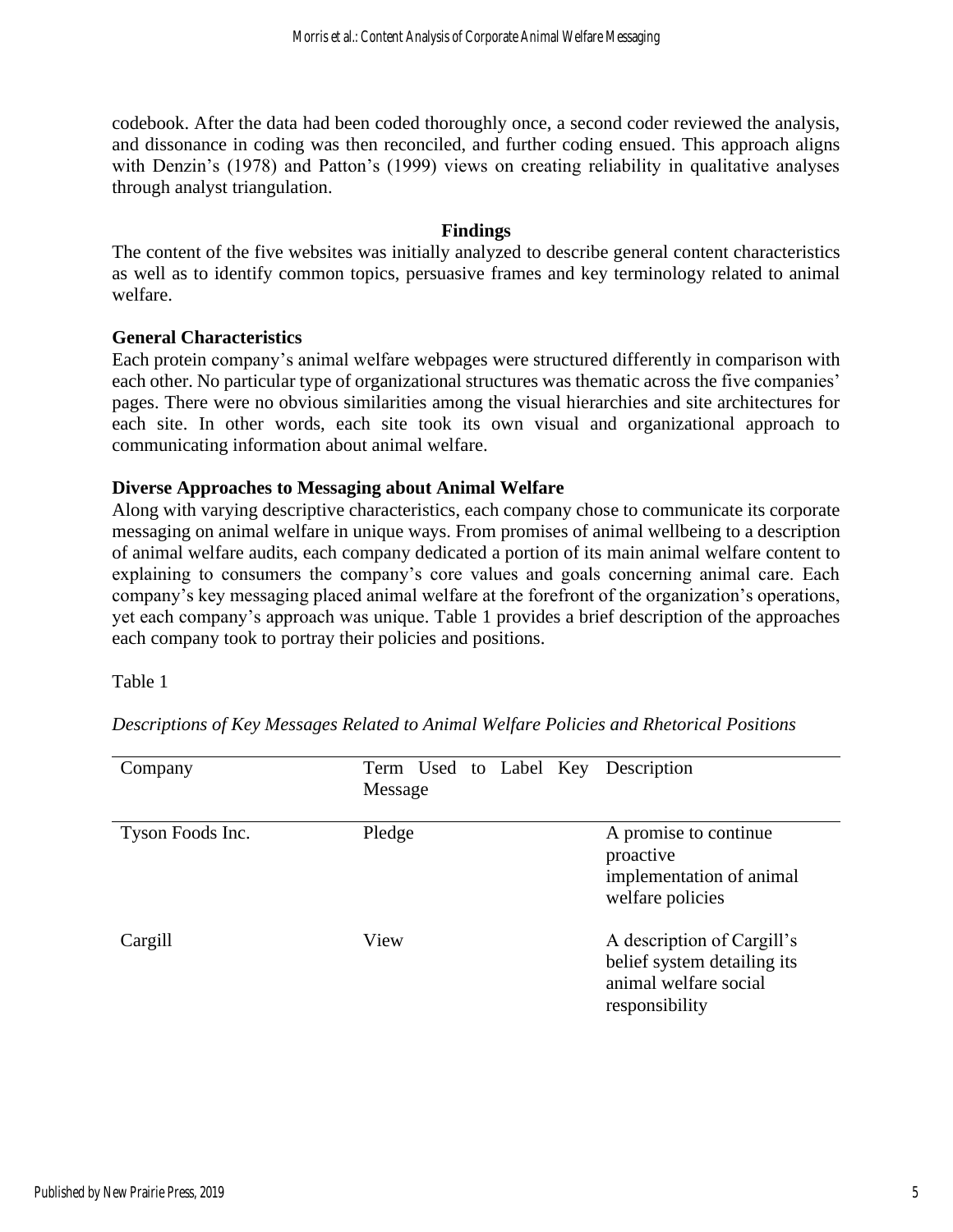| <b>JBS®</b> | <b>Mission Statement</b>   | An explanation of how JBS<br>strives to maintain a level of<br>Respect for each animal    |
|-------------|----------------------------|-------------------------------------------------------------------------------------------|
| Smithfield  | Commitment, Goals, Targets | A description of Smithfield's<br>steps to ensure animal care is<br>prioritized            |
| Sysco       | Approach                   | An explanation of Sysco's<br>audit system to maintain a<br>high level of care for animals |

Each company used a unique term to describe the text that characterized its position. For example, Tyson Foods Inc. presented its position in the form of a *pledge* to continue to seek out opportunities to improve animal welfare across the company, while Smithfield outlined a specific set of steps the company uses, such as *commitments, goals and targets*, to monitor its animal welfare practices. While each of the companies took a different approach, the central message was much the same: animal welfare is a recognized priority.

# **Common Topics in Each Company's Animal Welfare Content**

Seven main animal welfare-related topics, some of which were labeled as thematic because they occurred in more than one corporate website, were identified in the main animal welfare content of the five companies' sites. These topics emerged clearly in the analysis, and they denote the specific messages the five companies appear to have been communicating to their audience through their web content. In Table 2, the common topics are identified by company and frequency of reference.

#### Table 2

| Topic       | Companies Mentioning Topic Frequency of Reference |                |
|-------------|---------------------------------------------------|----------------|
| Antibiotics | Smithfield                                        |                |
|             | Total                                             | 1              |
| Audits      | Sysco                                             | $\overline{4}$ |
|             | Cargill                                           | $\overline{4}$ |
|             | Smithfield                                        | $\overline{2}$ |
|             | Total                                             | 11             |

*Common Topics Occurring in Companies' Animal Welfare-Related Webpages*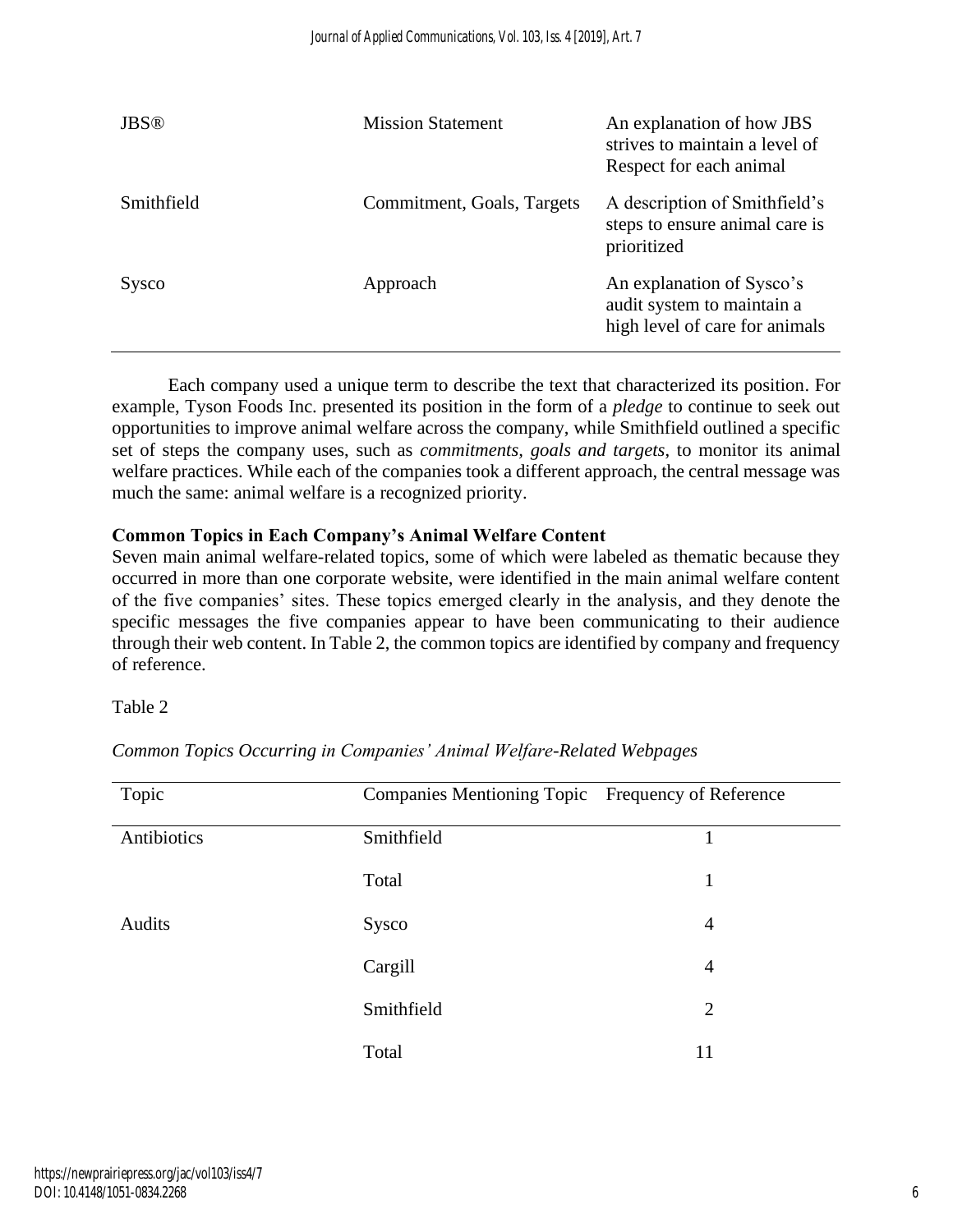| Cage-free                   | Sysco            | $\sqrt{2}$     |  |
|-----------------------------|------------------|----------------|--|
|                             | Total            | $\overline{2}$ |  |
| <b>Educational Programs</b> | Cargill          | 3              |  |
|                             | Smithfield       | 3              |  |
|                             | <b>JBS</b>       | $\mathbf{1}$   |  |
|                             | Tyson Foods Inc. | $\mathbf{1}$   |  |
|                             | Total            | 8              |  |
| Housing                     | Smithfield       | $\sqrt{2}$     |  |
|                             | Sysco            | $\sqrt{2}$     |  |
|                             | Cargill          | $\mathbf{1}$   |  |
|                             | Total            | 5              |  |
| Policy                      | Smithfield       | 11             |  |
|                             | Sysco            | $\sqrt{5}$     |  |
|                             | Tyson Foods Inc. | $\overline{4}$ |  |
|                             | Cargill          | $\overline{4}$ |  |
|                             | $\rm JBS$        | $\overline{2}$ |  |
|                             | Total            | 26             |  |

Only one topic—*policy* explanations—was mentioned by all five companies. The most common topic, *policy* was mentioned most frequently (n=26), including 11 times by Smithfield. Following *policy* in popularity, a *commitment* to animal welfare practices and company *audits*  were the second most popular (n=11), with Tyson Foods mentioning commitment five times. More specific topics such as *antibiotic* (n=1) use and *cage-free* (n=2) poultry were more rarely mentioned by only Smithfield and Sysco.

#### **Persuasive Frames Used by Each Company**

Each website was analyzed for the persuasive frames used by each company. The frames were identified using an emergent and constant comparison approach. Ten frames were identified, and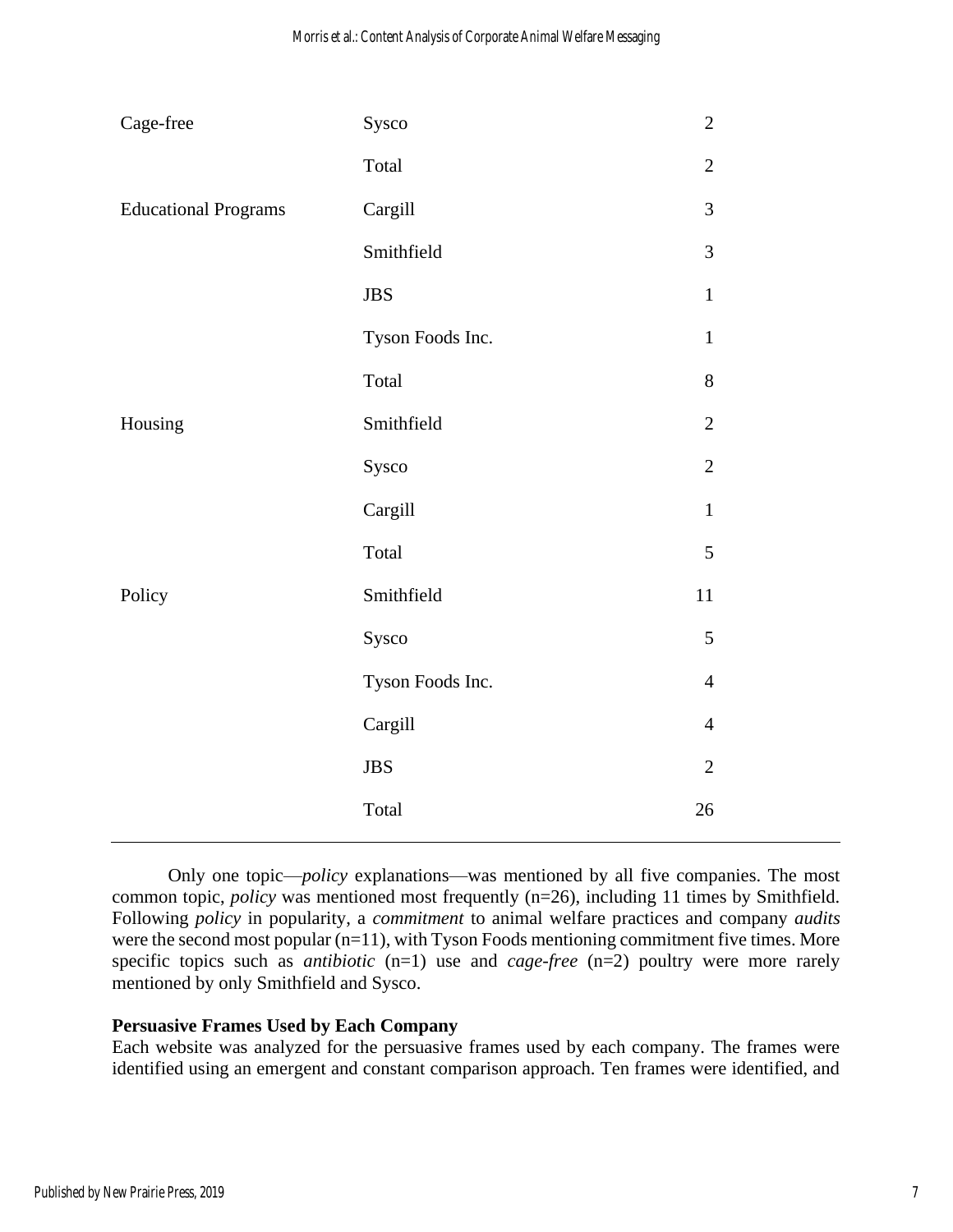their descriptions are as follows (*a priori* frames previously identified by Abrams and Meyers (2012) are denoted with an asterisk).

- *Zero tolerance for abuse* operating under a zero tolerance policy for abuse.
- *Animal care is prioritized over profit* viewing animal care just as, if not more important, than profit from those animals.\*
- *Animal welfare an established responsibility* working to ensure that animal welfare is at the front of the priority order.\*
- *Animal handling done in respectful manner* ensuring animals are handled in ways that are most humane and least stressful
- *The customer's opinion is valued* hearing and valuing customer opinions and concerns.
- *Education on animal welfare* participating in or enforcing educational programs to better understand animal welfare issues.
- *Employees play a role* working to put employees in place who understand and comply with animal welfare related policies.
- *Supplying protein to the public* respecting the animals' role as a part of the food chain system that provides the population with animal protein.
- *Guaranteeing animal healthiness* recognizing and working towards the overall physical and mental health of company owned animals.\*
- *Recognized as industry leaders* excelling in animal welfare standards, the company is viewed as an authority on animal welfare issues.

Table 3 characterizes the frames that were identified in the companies' web narrative and frequencies at which each frame was identified. This data set displays each of the ten frames identified across the animal welfare pages on all five websites and the frequencies of occurrence among the webpages.

# Table 3

*Persuasive Frames Occurring on Company Webpages*

| Frame                                                 | <b>Companies Using Frame</b> | Frequency of Reference |
|-------------------------------------------------------|------------------------------|------------------------|
| Recognized as an industry<br>leader in animal welfare | Cargill                      | 12                     |
|                                                       | Sysco                        | 12                     |
|                                                       | Tyson Foods Inc.             | 7                      |
|                                                       | Smithfield                   | 3                      |
|                                                       | <b>JBS</b>                   | $\overline{2}$         |
|                                                       | Total                        | 36                     |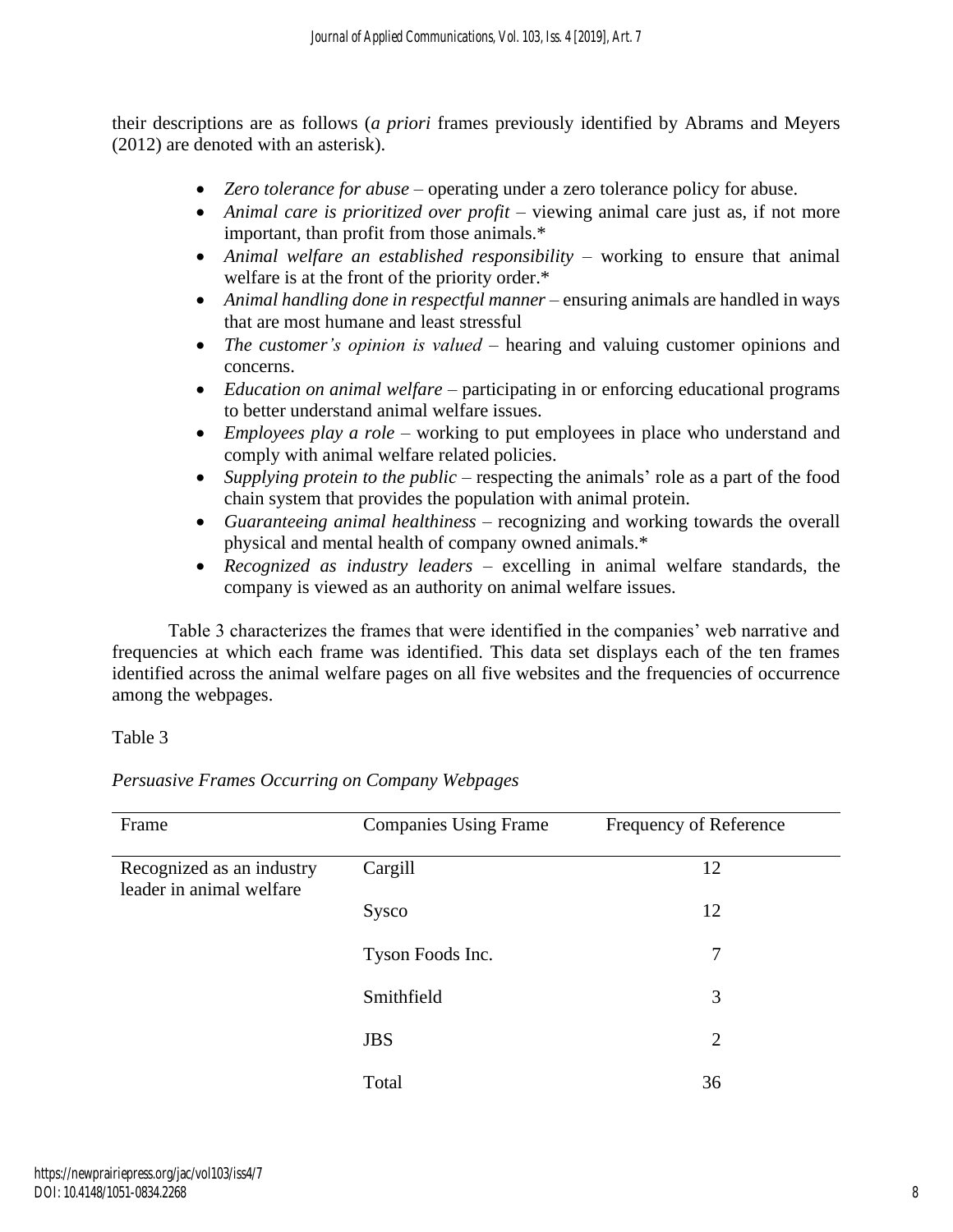| Animal welfare is an<br>established responsibility | Sysco            | 10             |
|----------------------------------------------------|------------------|----------------|
|                                                    | <b>JBS</b>       | 7              |
|                                                    | Cargill          | 6              |
|                                                    | Tyson Foods Inc. | 5              |
|                                                    | Smithfield       | $\overline{2}$ |
|                                                    | Total            | 30             |
| Employees play a role                              | Smithfield       | 5              |
|                                                    | Sysco            | 7              |
|                                                    | Tyson Foods Inc. | 3              |
|                                                    | <b>JBS</b>       | $\overline{2}$ |
|                                                    | Total            | 17             |
| Animal care is prioritized                         | Cargill          | 6              |
| over profit                                        | Tyson Foods Inc. | $\overline{4}$ |
|                                                    | Smithfield       | $\overline{2}$ |
|                                                    | <b>JBS</b>       | $\mathbf{1}$   |
|                                                    | Sysco            | $\mathbf{1}$   |
|                                                    | Total            | 14             |
| Animal handling done in                            | Sysco            | 6              |
| respectful manner                                  | Cargill          | 5              |
|                                                    | <b>JBS</b>       | $\overline{2}$ |
|                                                    | Total            | 13             |
| Educational programs are in                        | Cargill          | 6              |
| place                                              | <b>JBS</b>       | $\overline{2}$ |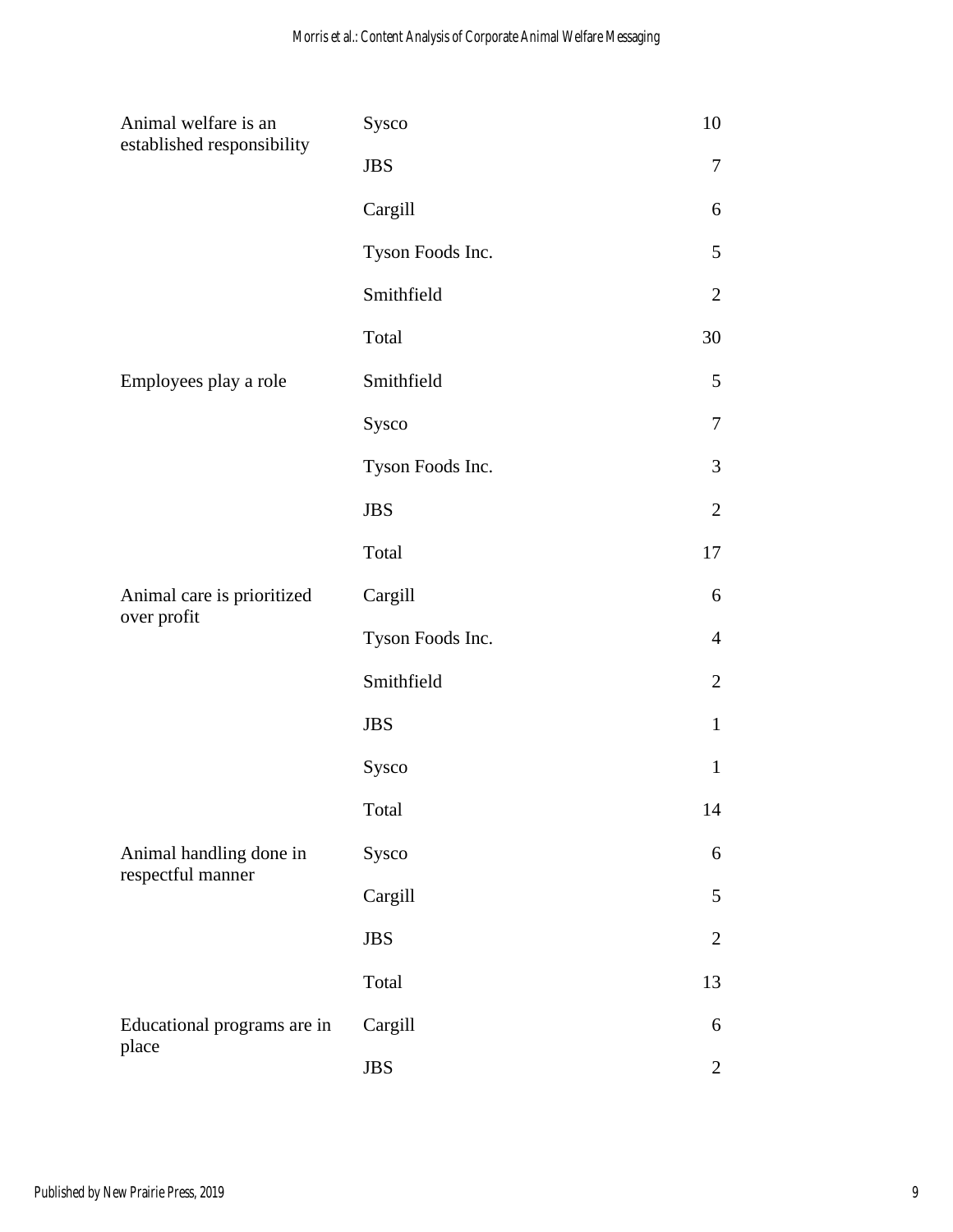|                                     | Smithfield       | $\mathbf{2}$   |
|-------------------------------------|------------------|----------------|
|                                     | Sysco            | 3              |
|                                     | Total            | 13             |
| Supplying protein to the<br>public  | Sysco            | 5              |
|                                     | Tyson Foods Inc. | 3              |
|                                     | Cargill          | $\mathbf{2}$   |
|                                     | <b>JBS</b>       | $\overline{2}$ |
|                                     | Total            | 12             |
| Guaranteeing animal<br>healthiness  | Cargill          | 5              |
|                                     | Tyson Foods Inc. | $\overline{2}$ |
|                                     | Total            | $\tau$         |
| Zero tolerance for abuse            | Cargill          | $\overline{4}$ |
|                                     | Smithfield       | $\mathbf{1}$   |
|                                     | Sysco            | $\mathbf{1}$   |
|                                     | Total            | 6              |
| The customer's opinion is<br>valued | Cargill          | $\overline{2}$ |
|                                     | Tyson Foods Inc. | $\overline{2}$ |
|                                     | Sysco            | $\mathbf{1}$   |
|                                     | Total            | 5              |

There was diversity among the frames identified in the website narratives, and no two webpages contained exactly the same collection of frames in their animal welfare-related content. However, some frames were more prominent across all the companies' webpages. Being *recognized as an industry leader* in animal welfare was the most common frame, while *guaranteeing animal healthiness* was only mentioned seven times by two companies. *Animal care is prioritized over profit, animal welfare is an established responsibility,* and *recognized as an industry leader* were the three frames each of the five companies referenced at least once in their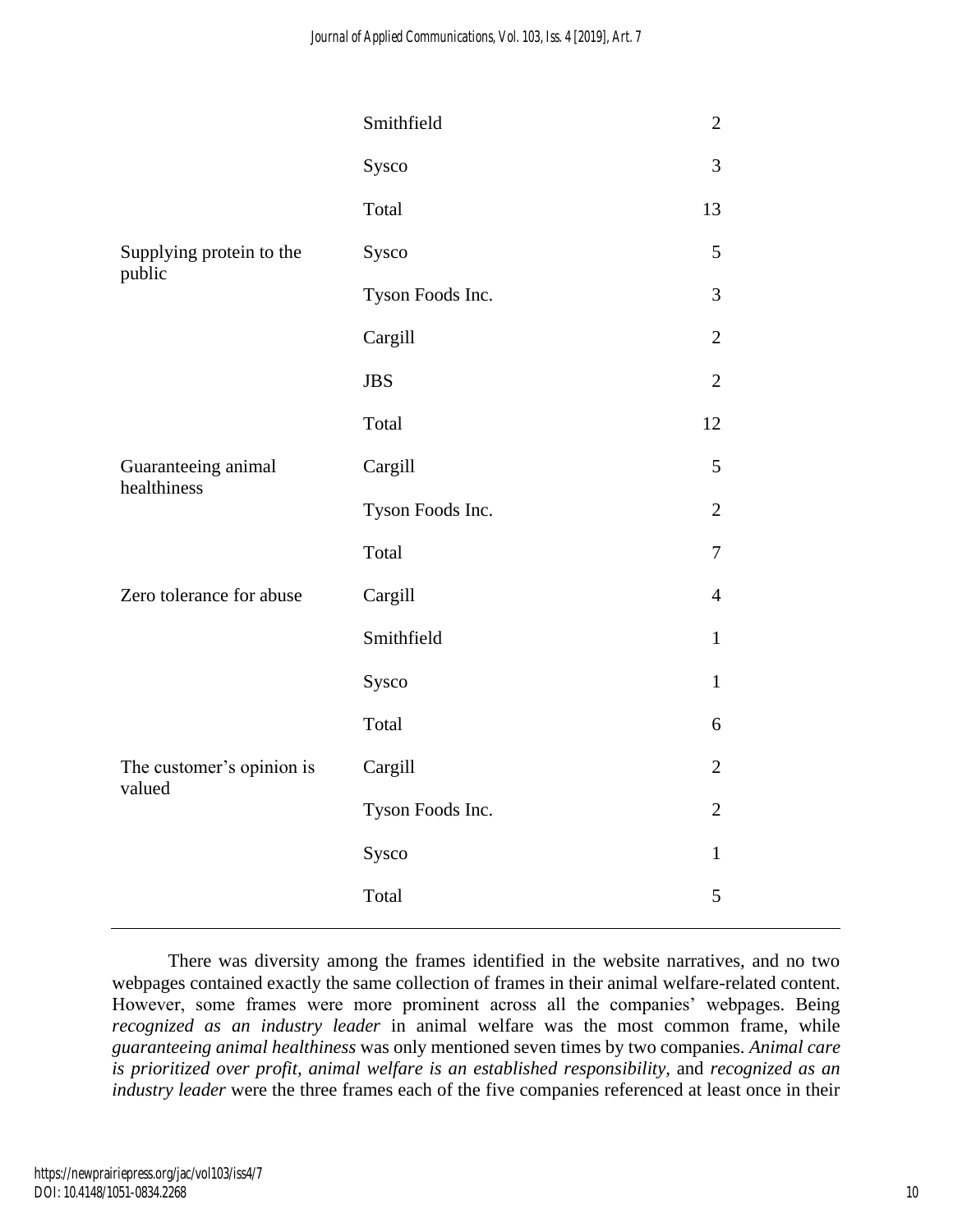position statements. Smithfield emphasized that *animal welfare is an established responsibility* while Sysco and Tyson Foods Inc. placed a priority on the *industry leader* frame.

*Objective Three: Identify key terminology related to production and processing practices used in the corporate positions*

After coding, 18 thematic animal welfare-related terms used to describe concepts related to common production and processing practices emerged. Table 4 details the key terminology identified.

Table 4

*Key Terminology Related to Animal Production Practices*

| Terminology     | Companies<br>Terminology | Using Frequency of Reference |
|-----------------|--------------------------|------------------------------|
| Animal handling | Sysco                    | 10                           |
|                 | Cargill                  | 5                            |
|                 | <b>JBS</b>               | $\overline{2}$               |
|                 | Tyson Foods Inc.         | $\overline{2}$               |
|                 | Smithfield               | $\mathbf 1$                  |
|                 | Total                    | 20                           |
| Humane          | <b>JBS</b>               | 6                            |
|                 | Sysco                    | 5                            |
|                 | Tyson Foods Inc.         | 3                            |
|                 | Cargill                  | $\mathbf 1$                  |
|                 | Total                    | 15                           |
| Farm            | Cargill                  | 3                            |
|                 | Smithfield               | 3                            |
|                 | Tyson Foods Inc.         | $\,1\,$                      |
|                 | Total                    | $\overline{7}$               |
| Housing         | Smithfield               | 3                            |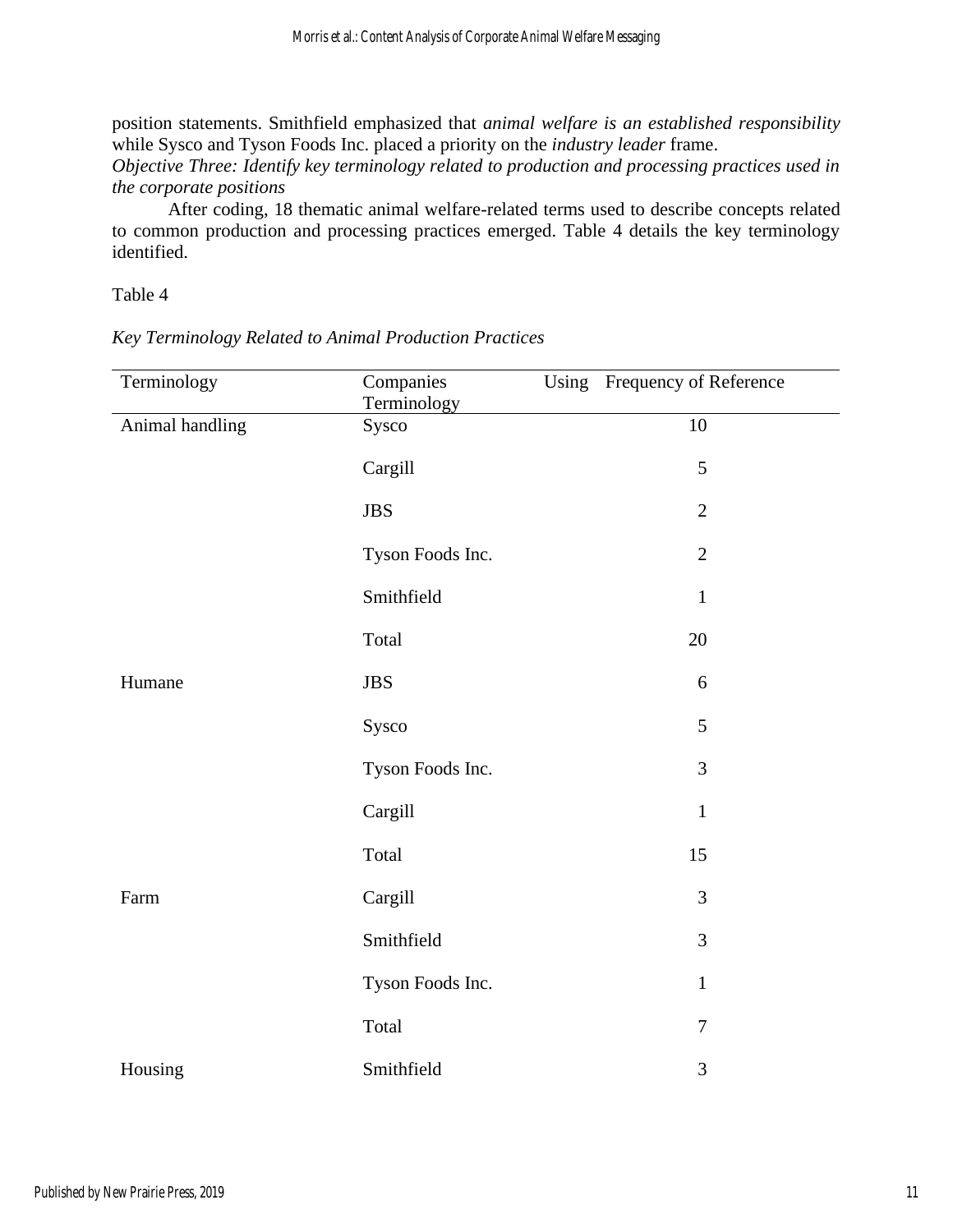|                         | Sysco            | $\sqrt{2}$     |
|-------------------------|------------------|----------------|
|                         | Cargill          | $\mathbf{1}$   |
|                         | Total            | 6              |
| Processing facilities   | Smithfield       | 3              |
|                         | Sysco            | $\mathbf{2}$   |
|                         | Cargill          | $\mathbf{1}$   |
|                         | Total            | 6              |
| Ethical                 | Cargill          | $\mathbf{2}$   |
|                         | $\rm JBS$        | $\mathbf{1}$   |
|                         | Tyson Foods Inc  | $\mathbf{1}$   |
|                         | Total            | $\overline{4}$ |
| <b>Gestation crates</b> | Sysco            | 3              |
|                         | Cargill          | $\mathbf{1}$   |
|                         | Total            | $\overline{4}$ |
| Transport               | <b>JBS</b>       | $\overline{2}$ |
|                         | Smithfield       | $\mathbf{2}$   |
|                         | Total            | $\overline{4}$ |
| Nutrition               | Tyson Foods Inc. | $\overline{2}$ |
|                         | Cargill          | $\mathbf{1}$   |
|                         | Total            | 3              |
| Raising                 | Cargill          | $\overline{2}$ |
|                         | Tyson Foods Inc. | $\mathbf{1}$   |
|                         | Total            | 3              |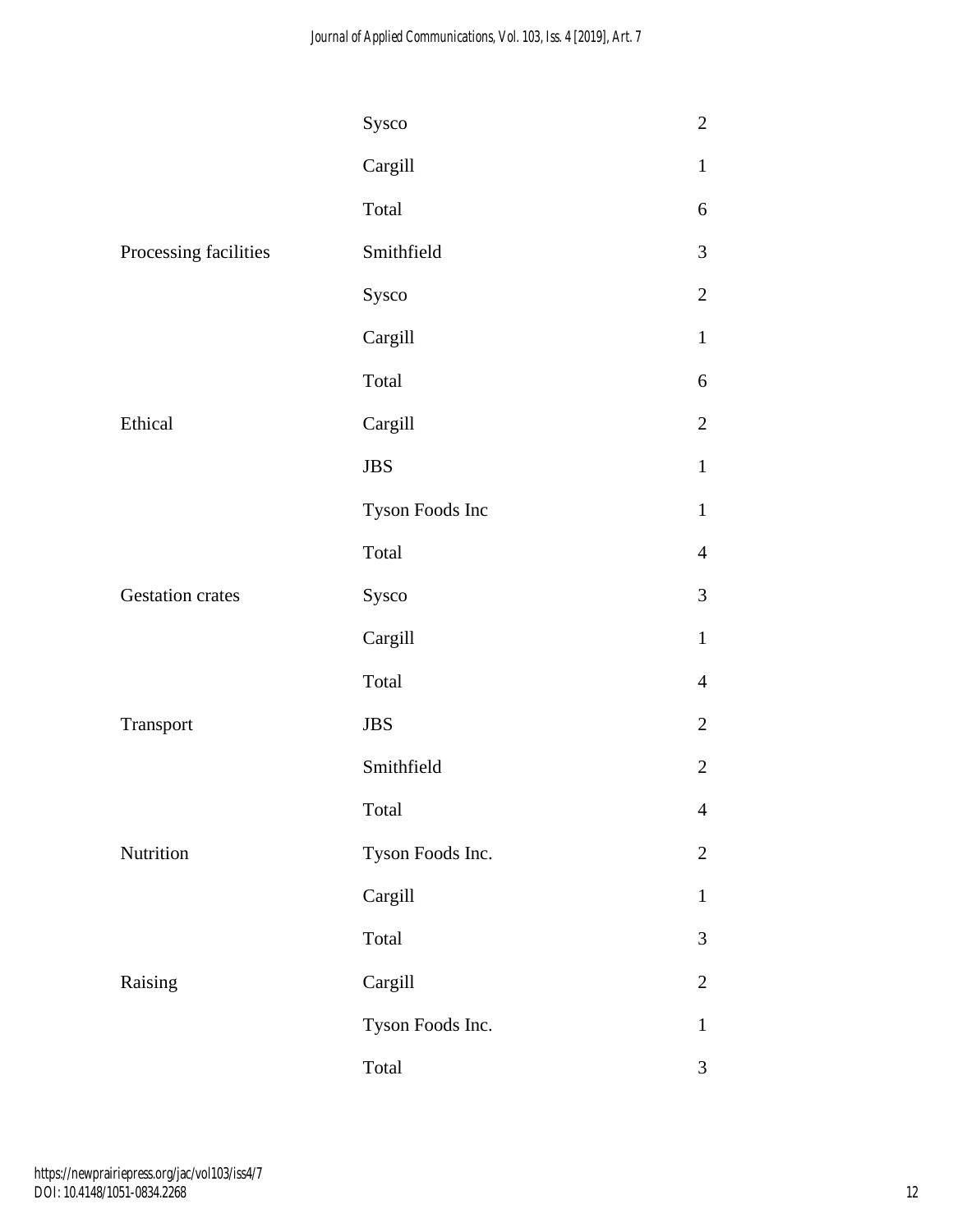| Abuse        | Cargill          | $\mathbf{1}$   |
|--------------|------------------|----------------|
|              | Smithfield       | $\mathbf{1}$   |
|              | Total            | $\overline{2}$ |
| Antibiotics  | Smithfield       | $\overline{2}$ |
|              | Total            | $\mathbf{2}$   |
| Cage-free    | Sysco            | $\overline{2}$ |
|              | Total            | $\mathbf{2}$   |
| Harvest      | Sysco            | $\mathbf{1}$   |
|              | Tyson Foods Inc. | $\mathbf{1}$   |
|              | Total            | $\overline{2}$ |
| Slaughter    | <b>JBS</b>       | $\overline{2}$ |
|              | Total            | $\overline{2}$ |
| Growers      | Cargill          | $\mathbf{1}$   |
|              | Total            | $\mathbf{1}$   |
| Sustainable  | Tyson Foods Inc. | $\mathbf{1}$   |
|              | Total            | $\mathbf{1}$   |
| Transparency | <b>JBS</b>       | $\mathbf{1}$   |
|              | Total            | $\mathbf{1}$   |

Across the companies, *animal handling* and *humane* were the two most used terms with 20 and 15 references respectfully. *Growers, sustainable,* and *transparency,* though present, were used the least, only mentioned one time by only one company each. Cargill used 11 of the 18 terminologies that emerged across all the pages, while JBS used seven. Sysco placed an emphasis on *animal handling*, mentioning the term 10 times. These findings indicate a moderate level of consistency among common terms used in narratives about animal handling.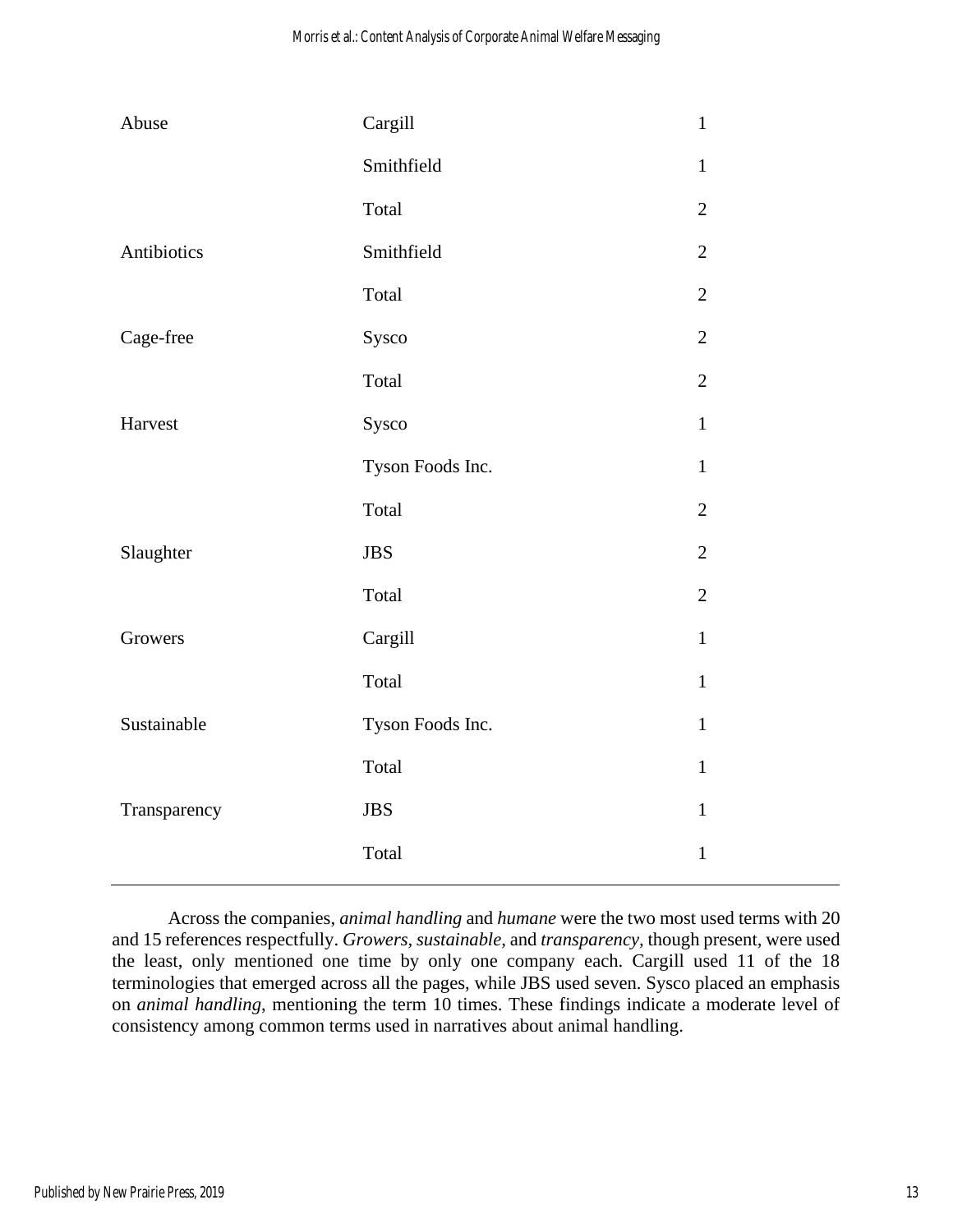#### **Conclusions and Discussion**

Overall, the findings of the study illustrated that, across the five companies' webpages, there was no singular thematic approach to how companies officially communicated their key messages about animal welfare, yet there were commonalities among topics. Additionally, there were common frames used by companies to encourage consumers to perceive their businesses as industry leaders in animal welfare. Finally, there were key terms present throughout each of the company webpages.

# **Diverse Approaches to Communicating Position**

The results in Table 1 indicated that each company used unique communication presentations and terminology regarding corporate messages about animal welfare (e.g., pledge, view, mission statement, etc.). While the information in this table fell outside of the original study objectives, it is worth noting that there were no definitive themes present regarding companies' general approach to communicating its animal welfare positions, other than the presence of a devoted web page on its web site. Each company had a totally different approach from the others.

# **Common Topics in Each Company's Animal Welfare Content**

The common topics identified the subjects companies were willing to discuss related to their animal welfare positions. It is reasonable to state that each of the companies took a general approach to the topics, most commonly discussing *policy* and a *commitment to animal welfare*. Less used, however, were the more specific topics such as *antibiotic use* and *cage-free poultry*. While each company used a unique combination of topics, for the most part, companies avoided mentioning the more controversial specific topics such as *housing* and chose to focus on bigpicture topics such as *a commitment to sound animal welfare* practices.

The majority of consumers form their opinions about animal welfare practices with little to no practical agriculture experience (American Humane Association, 2013); therefore, providing the public with a comprehensive and accurate portrayal of animal production practices is critical to their understanding of these practices.

#### **Persuasive Frames Used by Each Company**

Persuasive frames shape the way readers access and understand a message (Valkenburg, Semetko & De Vreese, 2003). Each company used a particular set of frames to mold individual animal welfare messages for consumers. It appears to have been important to the companies that they lead consumers to the conclusion that their company is an *industry leader in animal welfare*, as this was easily the most cited frame across all the webpages. Being recognized as an authority in the animal welfare conversation reinforces the idea that each company prioritizes animal welfare advances. Supporting this idea were the *animal care is prioritized over profit* and *animal welfare is an established responsibility*. These two frames, along with being *recognized as an industry leader,* were the frames that each of the five companies mentioned. Thematic framing, as described by Pan and Kosicki (1993) is in play in the collective narrative across several of the companies' web pages. Whether purposeful or not on the part of the protein companies, the presence of themes is an indicator that some level of consistent messaging about animal welfare does exist in corporate communications.

Abrams and Meyers (2012) identified common animal welfare-related frames, and *guaranteeing animal healthiness* was a prominent frame in their study. However, in this study *guaranteeing animal healthiness* was one of the least cited frames. This could be a result of the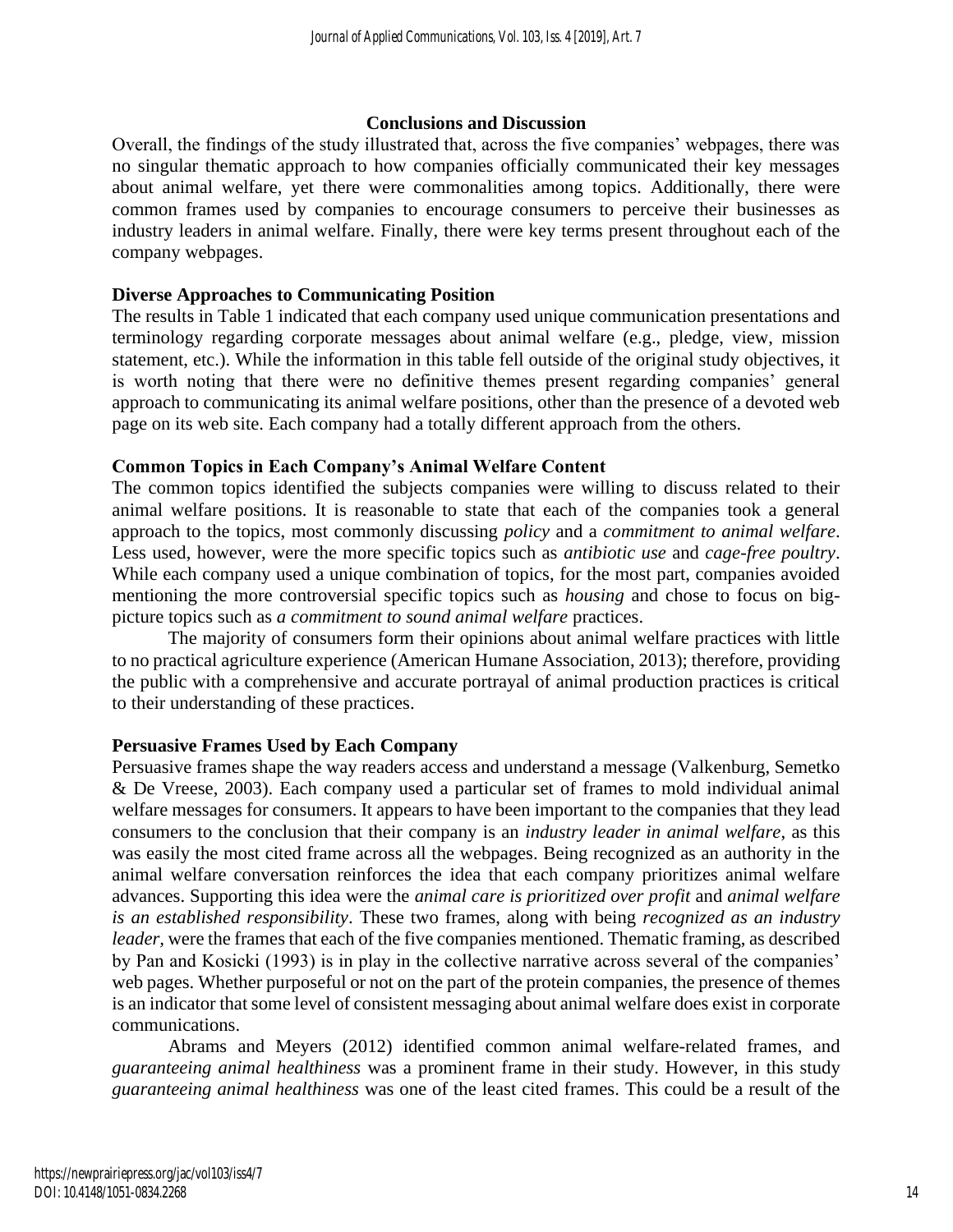companies focusing on establishing themselves as an industry leader instead of communicating specific details such as animal healthiness. This raises the question of whether the companies made a conscious effort to avoid guarantees and to keep public dialogue focused on general ideas rather than specific issues.

#### **Key Terminology Related to Animal Production Practices**

Eighteen key terms related to animal production practices were identified. Of those, *animal handling* and *humane* were the most cited terms, supporting the idea that companies place an emphasis on the ethical portrayal of their animal practices. Literature suggests instead of consumers basing their animal protein purchase decisions on facts, alone, they feel a need to justify their choices ethically (Knight et. al, 2004). One aid in this process is choice of words. JBS chose to describe the animal processing practice with terms such as *slaughter*, while Sysco and Tyson Foods Inc. chose *harvest*. Similar comparisons exist among the terms *farm* and *processing facilities*, and *farmers* and *growers*. Word choices such as these, through denotation and connotation can affect framing and potentially affect tone positively or negatively. It is reasonable to assume that companies communicating a broader message were careful to choose words that were not specific or controversial. The purposeful use of metaphorical terms is also a framing technique, as identified by Pan and Kosicki (1993) and could be a starting point for more consistent consumer messaging across the industry, which was alluded to by McKendree et al. (2014) and Verbeke (2009). For example, it is possible that consumers justifying their animal protein purchases may not be offended by terms such as *harvesting,* while *slaughter* could be more abrasive, though more research on the effects of specific terminology on consumer perceptions is warranted.

#### **Recommendations for Practice**

Communications professionals at each company should use the results of this analysis as an evaluative tool to determine if the web content related to animal welfare actually communicates the company's animal welfare messages as they were intended to be communicated. Repetition of key frames, focus on key topics, and use of advantageous terminology are all important strategies that protein companies could incorporate based on the results of this content analysis in agricultural media (Provencher, 2016).

The comparative nature of this study may guide industry communicators on how to be more consistent in industry-wide messaging about animal welfare. As consumers report not having a reliable source of information regarding animal welfare practices (McKendree et al., 2014), a united message across the animal protein industry would provide consumers with consistent sources of information. Kubitz et al. (2013) pointed out that fact-based reporting is essential to successful agricultural media practices. When communicating an animal welfare idea directly to consumers and through news journalists to consumers, employing consistent frames, purposeful terminology, and intentionally selected topics will create a more fluid and consistent message as it is conveyed from the industry web site.

#### **Recommendations for Further Research**

Further research should include conducting in-depth interviews with communications representatives within protein companies to better understand how they create online messages addressing companies' animal welfare practices and how companies define particular animal welfare-related terms, topics, and themes.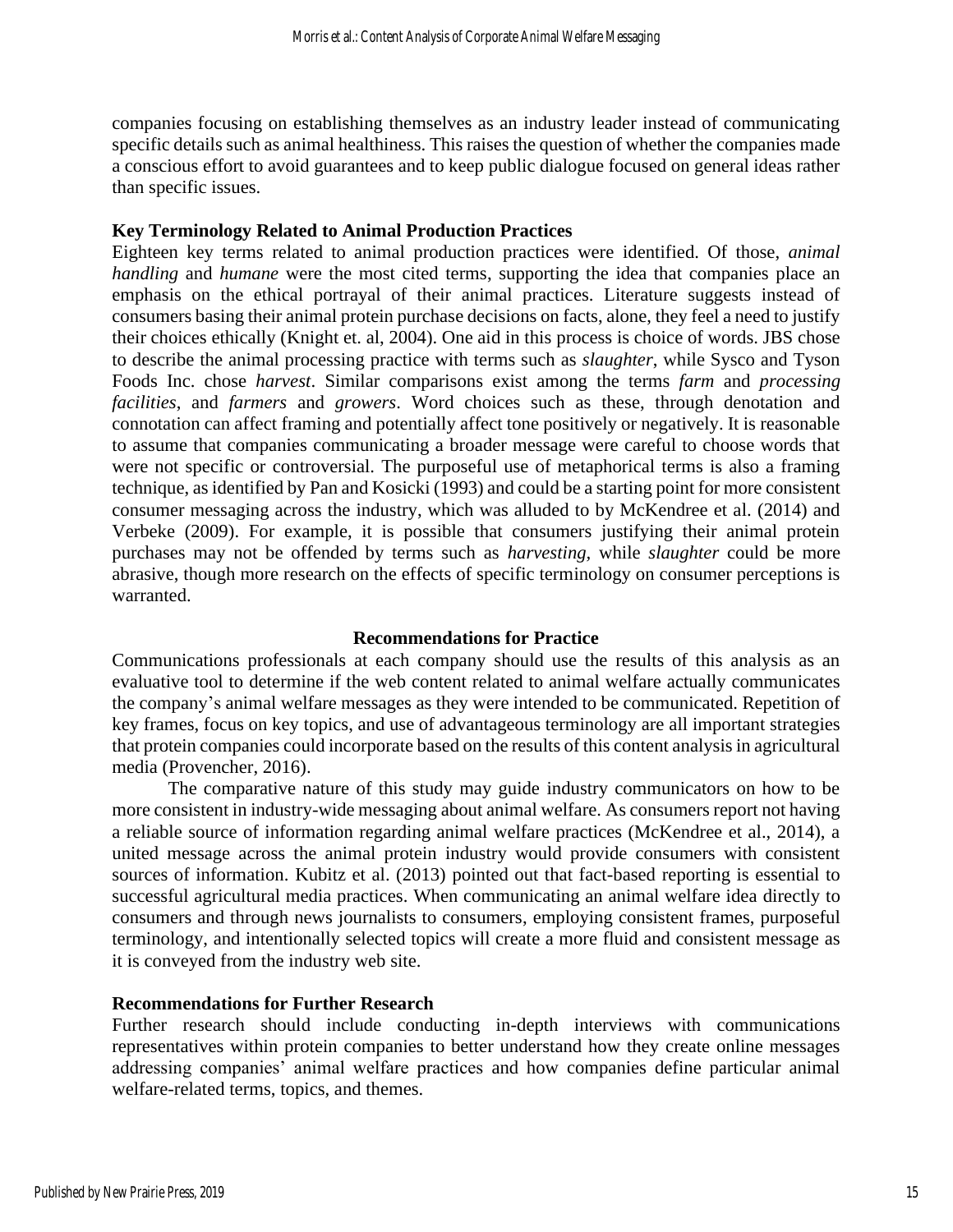Testing messages with consumers in focus groups may help agricultural communicators and protein companies better understand consumer perceptions of various frames, topics, and terminology.

More content analysis studies should be conducted on animal protein companies' other media outlets, such as social media. Social media are a product of rapidly evolving, technology driven communication efforts to build and maintain relationships between organizations and the public (Kim & Rader, 2010; Symonenko, 2007). Thus, further research regarding these media outlets could help communication professionals and animal protein companies contribute to a more transparent animal welfare conversation, even as new social media platforms emerge.

Also, further studies should be conducted to compare the presence of frames, topics, and terminology in news coverage to determine the effectiveness of web-based communication on media relations and on information that has been mediated through journalism. Looking for consistency between the online messages of these companies and news coverage of animal welfare issues could guide communication professionals to the more streamlined coverage of animal welfare issues that consumers demand (Hansen et al., 2003).

Finally, studies should be conducted to identify the presence of frames, topics, and terminology in protein companies' press releases to determine consistency between press releases and webpage messages related to animal welfare.

Olivia Morris completed her master's degree in Agricultural and Extension Education with a focus in agricultural communications at the University of Arkansas in 2017. Her undergraduate degree was in animal science from Texas A&M University. Morris is now the Client Success Manager and Creative Director for Kitsap CrossFit in Poulsbo, Washington. She also is a freelance journalist for several equine magazines.

Jefferson Miller is a professor of agricultural communications at the University of Arkansas, where he teaches and conducts research in agricultural communications.

Isabel Whitehead is the diversity coordinator for the Dale Bumpers College of Agricultural, Food and Life Sciences at the University of Arkansas. She also teaches courses in agricultural communications and the Bumpers College Honors Program.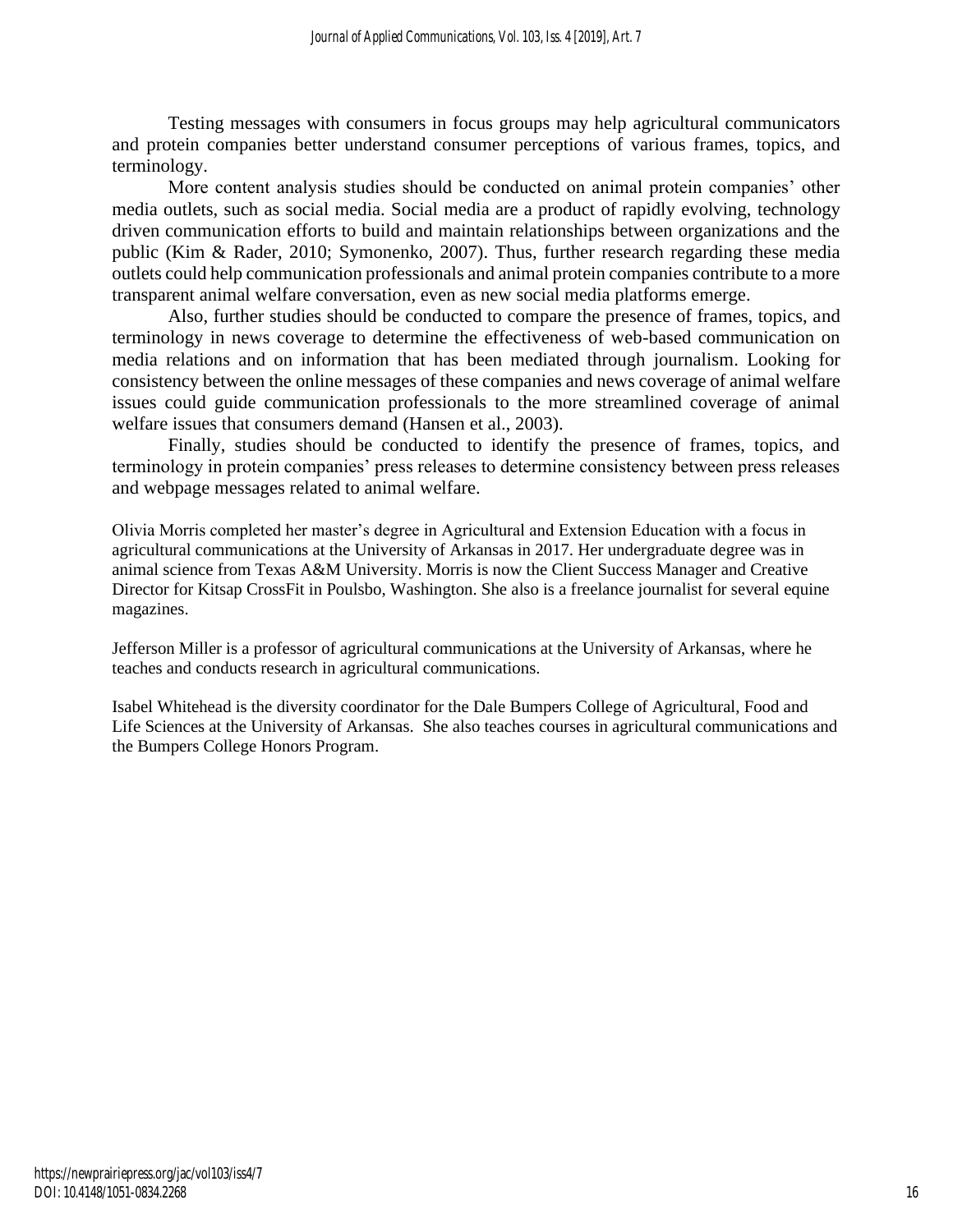#### **References**

- Abrams, K., & Meyers, C. (2012). From opposite corners: Comparing persuasive message factors and frames in opposing organizations' websites. *Journal of Applied Communications, 96*(1), 54-67.<https://doi.org/10.4148/1051-0834.1150>
- American Humane Association. (2013). *Farm Animal Welfare Study*. Retrieved from [https://www.americanhumane.org/app/uploads/2013/08/humane-heartland-farm-animals](https://www.americanhumane.org/app/uploads/2013/08/humane-heartland-farm-animals-survey-results.pdf)[survey-results.pdf](https://www.americanhumane.org/app/uploads/2013/08/humane-heartland-farm-animals-survey-results.pdf)
- Braun, V., & Clarke, V. (2012). Thematic analysis. In Cooper, H. (Ed.), *APA handbook of research methods in psychology* (pp. 57-71). Washington, D.C.: American Psychological Association.
- Coombs, W. T. (1998). The internet as a potential equalizer: New leverage for confronting social irresponsibility. *Public Relations Review, 3*, 289-303. [https://doi.org/10.1016/S0363-](https://doi.org/10.1016/S0363-8111(99)80141-6) [8111\(99\)80141-6](https://doi.org/10.1016/S0363-8111(99)80141-6)
- Croney, C. C., Apley, M., Capper, J. L., Mench, J. A., & Priest, S. (2012). Bioethics symposium: The ethical food movement: What does it mean for the role of science and scientists in current debates about animal agriculture? *Journal of Animal Science 90,* 1570-1582.
- Denzin, N. K. (1978). *Sociological methods*. New York: McGraw-Hill.
- Entman, R. (1993). Framing: Toward clarification in a fractured paradigm. *Journal of Communication, 43*(4), 51-58.<https://doi.org/10.1111/j.1460-2466.1993.tb01304.x>
- Font-i-Furnols, M., & Guerrero, L. (2014). Consumer preference, behavior and perception about meat and meat products: An overview. *Meat Science*, *98*, 361-371. <https://doi.org/10.1016/j.meatsci.2014.06.025>
- Fraser, D. (2005). *Readings in ethics (Book 2)*. Rome, Italy: FAO.
- Glaser, B. G., & Strauss, A. L. (1967). *The discovery of grounded theory: Strategies for qualitative research.* New Brunswick, NJ: Aldine Transaction.
- Goodwin, J. N., Chiarelli, C., & Irani, T. (2011). Is perception reality? Improving agricultural messages by discovering how consumers perceive messages. *Journal of Applied Communications*, *95*(3), 3. https://doi:10.4148/1051-0834.1162
- Goffman, E. (1974). *Frame analysis: An essay on the organization of experience*. New York: Harper and Row.
- Guerrero, L., Claret, A., Rodriguez, P., Hernandez, F., & Dalmau, A. (2013). Actitud, creencias y expetativas de los consumidores españoles frente a la castración (quirúrgica e inmunocastración) y el bienestar animal porcino. VIII World Congress of Dry-Cured Ham, May 28-31, Ourique, Portugal.
- Hallanah, K. (1999). Seven models of framing: Implications for public relations. *Journal of Public Relations Research, 11*(3), 205-242. [https://doi.org/10.1207/s1532754xjprr1103\\_02](https://doi.org/10.1207/s1532754xjprr1103_02)
- Hertog, J., & McLeod, D. (2001). A multiperspectival approach to framing analysis: A field guide. In S. Reese, O. Gandy, & A. Grant (Eds.), *Framing public life: Perspectives on media and our understanding of the social world*. Mahwah, NJ: Erlbaum.
- Kim, S., & Rader, S. (2010). What they can do versus how much they care: Assessing corporate communication strategies of Fortune 500 websites. *Journal of Communication Management, 14*(1), 59-80. <https://doi.org/10.1108/13632541011017816>
- Knight, S., Vrij, A.; Cherryman, J., & Nunkoosing, K. (2004). Attitudes towards animal use and belief in animal mind. *Anthrozoös, 17, 43-62*. □[ttps://doi.org/10.2752/089279304786991945](ttps://doi.org/10.2752/089279304786991945%22)
- Krippendorff, K. (2013). *Content analysis: An introduction to its methodology* (3rd edition). Los Angeles: Sage.